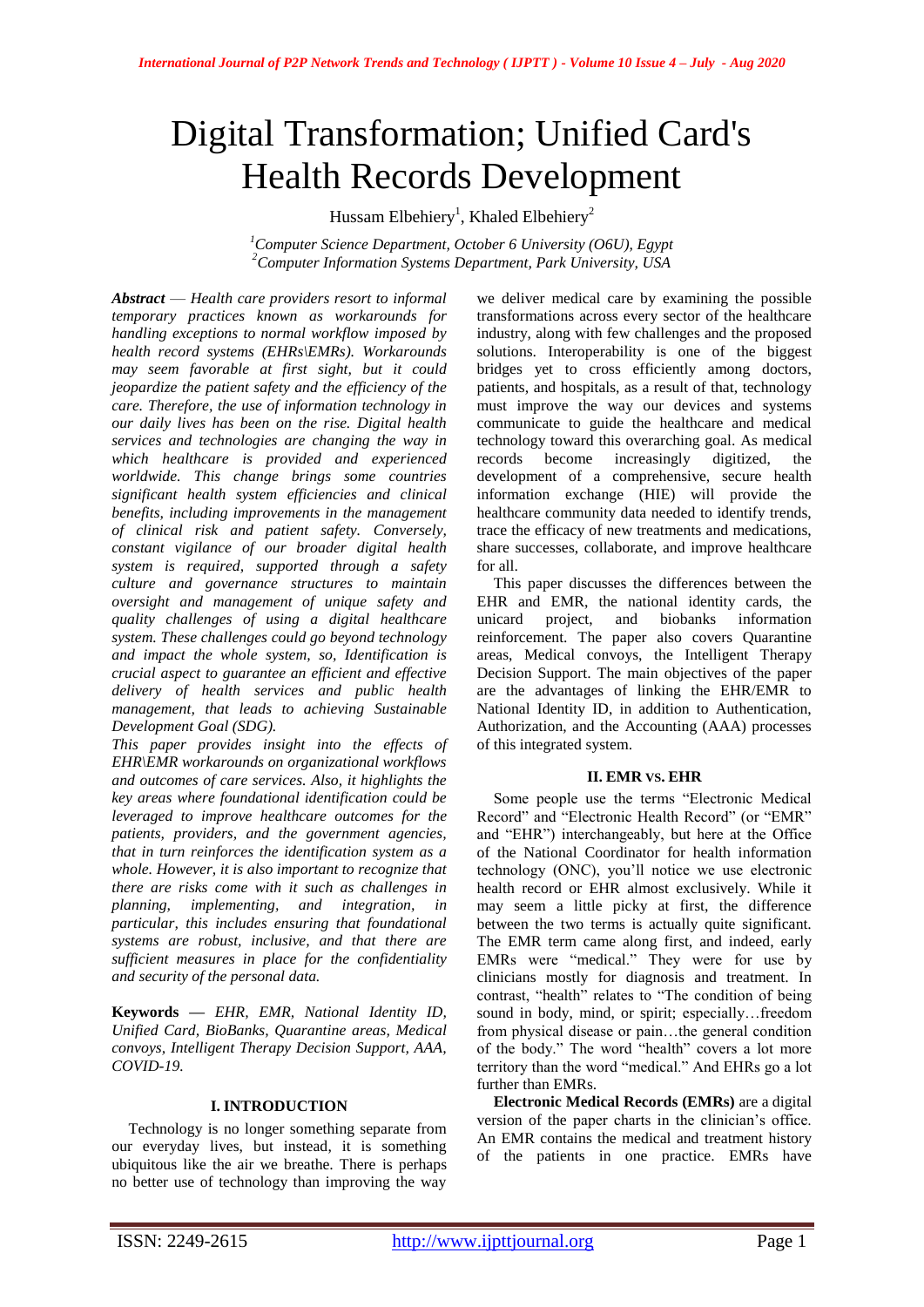advantages over paper records. For example, EMRs allow clinicians to:

- Track data over time
- Easily identify which patients are due for preventive screenings or checkups
- Check how their patients are doing on certain parameters—such as blood pressure readings or vaccinations
- Monitor and improve overall quality of care within the practice

But the information in EMRs doesn't travel easily out of the practice. In fact, the patient's record might even have to be printed out and delivered by mail to specialists and other members of the care team. In that regard, EMRs are not much better than a paper record.

**Electronic Health Records (EHRs)** do all those things—and more. EHRs focus on the total health of the patient—going beyond standard clinical data collected in the provider's office and inclusive of a broader view on a patient's care. EHRs are designed to reach out beyond the health organization that originally collects and compiles the information. They are built to share information with other health care providers, such as laboratories and specialists, so they contain information from all the clinicians involved in the patient's care. The National Alliance for Health Information Technology stated that EHR data "can be created, managed, and consulted by authorized clinicians and staff across more than one healthcare organization."

The information moves with the patient—to the specialist, the hospital, the nursing home, the next state or even across the country. In comparing the differences between record types, HIMSS Analytics stated that, "The EHR represents the ability to easily share medical information among stakeholders and to have a patient's information follow him or her through the various modalities of care engaged by that individual." EHRs are designed to be accessed by all people involved in the patients care—including the patients themselves. Indeed, that is an explicit expectation in the Stage 1 definition of ["meaningful](http://healthit.hhs.gov/meaningfuluse)  [use"](http://healthit.hhs.gov/meaningfuluse) of EHRs (See Figure 1).

And that makes all the difference. Because when information is shared in a secure way, it becomes more powerful. Health care is a team effort, and shared information supports that effort. After all, much of the value derived from the health care delivery system results from the effective communication of information from one party to another and, ultimately, the ability of multiple parties to engage in interactive communication of information [1].



**Fig 1: Integration of Health data from a participating collection of Systems for a single patient using the EHR**

A block diagram of multiple-source-data systems that contribute patient data ultimately reside in a CPR as shown in Figure 2. The database interface, commonly called an interface engine, may perform a number of functions. It may simply be a router of information to the central database. Alternatively, it may provide more intelligent filtering, translating, and alerting functions [3] and [4].



**Fig 2: Database Interface**

#### *A. Electronic Records' Benefits*

Both EHRs and EMRs [offer benefits](https://www.usfhealthonline.com/resources/healthcare/benefits-of-ehr/) to patients and healthcare providers:

- With fast, accurate and updated information, medical errors are reduced and health care is improved.
- Patient charts are more complete and clearer no more deciphering illegible scribbles.
- Information sharing can reduce duplicate testing, saving patients and providers time, money and trouble.
- Improved information access makes prescribing medication safer and more reliable.
- Promoting patient participation can encourage healthier lifestyles and more frequent use of preventative care.
- More complete information means more accurate diagnoses.

Electronic records are expected to make healthcare more efficient and less costly, making the switch a good investment for our nation's healthcare [2].

#### *B. Benefits of EHRs*

With fully functional EHRs, all members of the team have ready access to the latest information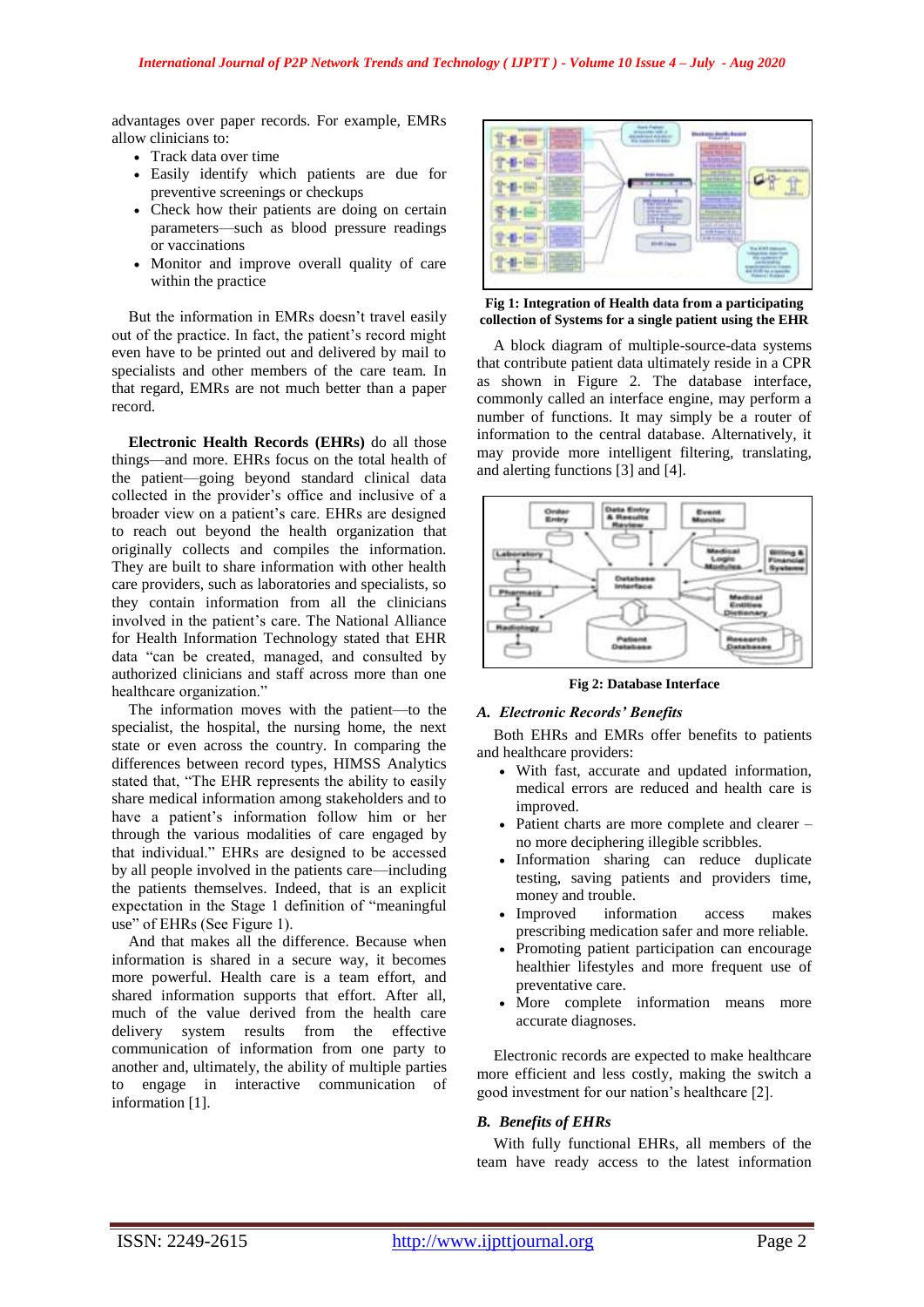allowing for more coordinated, patient-centered care [1]. With EHRs:

- The information gathered by the primary care provider tells the emergency department clinician about the patient's life-threatening allergy, so that care can be adjusted appropriately, even if the patient is unconscious.
- A patient can log on to his own record and see the trend of the lab results over the last year, which can help motivate him to take his medications and keep up with the lifestyle changes that have improved the numbers.
- The lab results run last week are already in the record to tell the specialist what she needs to know without running duplicate tests.
- The clinician's notes from the patient's hospital stay can help inform the discharge instructions and follow-up care and enable the patient to move from one care setting to another more smoothly.

## **III. THE VIRTUAL CARE AND EHR**

In the scramble to take advantage of federal incentives for implementing Electronic Health Records (EHRs), many hospitals and physician practices did not effectively integrate virtual care into EHR design. But now many providers are insisting that the two should be united. Here are some of the compelling benefits:

- **Eliminating extra steps in documenting care** – An integrated system creates a full record of virtual care consultations and improves care coordination.
- **Minimizing duplicate records** Integrating virtual care and EHR data streamlines record collection and makes it faster and easier to find patient data.
- **Improved workflow and user experience** When a virtual care session can be launched from within an EHR record, it simplifies the user experience and saves physicians time. Large hospital systems like Nemours Children's Health have found that EHR/virtual care integration leads to an increase in physician adoption of telehealth.
- **Better reporting and revenue tracking** Anything that's documented outside a hospital's EHR can be difficult to track. When virtual care is integrated into the EHR, all clinical and billing data is in one place, which makes reporting and reconciliation far easier.
- **Better care and outcomes** One Southeastern hospital recently used its integrated virtual care/EHR system to more effectively deal with a whooping cough outbreak in its service area.

The stampede to implement EHRs is over because nearly every hospital has one. Now comes the trickyyet-rewarding part: fully integrating virtual care

consultations into EHR data collection and workflow [5].

# **IV. EMR AND BIOBANKS**

Electronic medical records (EMRs) allow storage, retrieval and modification of medical records using digital media instead of paper-based records systems. EMRs include databases of patient demographic data, clinical laboratory results, radiology images and pharmaceutical records, as well as patient diagnosis, treatment, [disease progression](https://www.sciencedirect.com/topics/pharmacology-toxicology-and-pharmaceutical-science/disease-exacerbation) and survival data.

The potential of personalized medicine will be realized when genomic data, environmental exposures and family medical history are added to these databases. Since genome-wide approaches using high-throughput technology are replacing conventional methodologies in "omics", entire genomic sequences will soon be linked via EMRs to clinical and demographic data. To reach this objective, several health organizations have constructed large data and specimen bio-repositories.

The PopGen Biobank (University Hospital of Kiel, Germany) is one example of a successful European bio-repository involving more than 100 scientific and 50 medical partners. This biobank holds specimens from 45 000 participants in an effort to investigate genetic risk factors associated with complex diseases, and, like other biobanks, could potentially be used for pharmacogenetic research [6].

# **V. EMR CONCERNS**

All of the facilities and physicians in hospitals or Clinical organizations use electronic medical record (EMR) systems, and all were left scrambling to function when their system crashed. If multiple hospitals use the same system, the scale of the problem is even larger when an outage occurs. "A computer system lets you do and control more things at once," says Dean Sittig, a professor in the School of Biomedical Informatics at the University of Texas Health Science Center at Houston. "But when it goes down, you can have bigger accidents."

The problem was traced back to a single faulty computer server. During a downtime, many activities become much more difficult. For example, hospitals get backed up because patients can't be registered or discharged. Communication between departments becomes difficult, as does ordering medication and getting test results back from labs. Perhaps the most difficult task to perform well is billing for all services rendered. When using a backup paper system, a lot of the little things that usually enter the system with a touch of a button go unrecorded, says Sittig. If the EMR system outrage affects many hospitals, each with hundreds of patients, that can add up rather quickly. "A lot of people have estimated that it can cost up to a million dollars an hour in lost charges," says Sittig.

There are a number of safeguards, however, that can help prevent system failures. And there are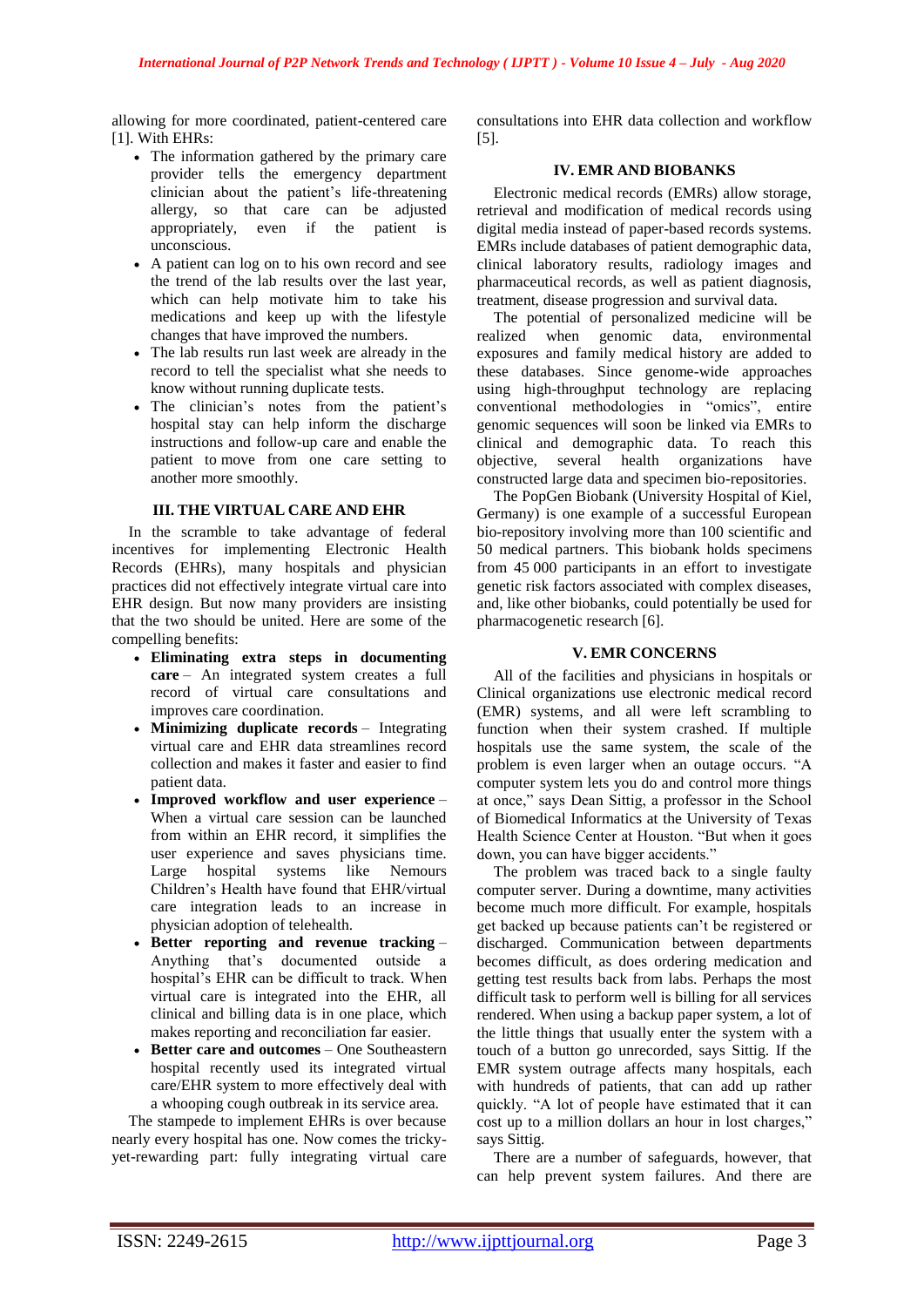practices to mitigate the effects of a crash if those safeguards eventually prove inadequate. When the EMR systems are standalone inside each hospital or a healthy organization, and these systems go down, you are then able to go back and reinstall all the patient and system data so you can get back up and running.

So, the solution is to run the system in the cloud and linking by another system uses the same information or part of them like unicard systems. but on the other hand, the primary issue to address is potential connectivity problems and ensuring the connection to the system remains uninterrupted if you connect over the Internet. However, there is still plenty of room for improvement in creating robust and reliable EMR systems. Now is the time in adopting sophisticated electronic systems compared to other sectors, such as the financial industry. It stands to reason that health care providers should adopting the best strategies. "Downtime is not an option for them," says Sittig. "We are talking about millions of dollars per second" [7].

#### **VI. EHR/EMR AND BLOOD TYPES**

Blood type tests are done before a person gets a blood transfusion and to check a pregnant woman's blood type. Human blood is typed by certain markers (called [antigens\)](https://www.medicalrecords.com/health-a-to-z/antigen-definition) on the surface of red blood cells. Blood type may also be done to see if two people are likely to be blood relatives. The most important antigens are blood group antigens (ABO) and the Rh antigen, which is either present (positive, +) or absent (negative, -). So, the two most common blood type tests are the ABO and Rh tests.

Blood received in a transfusion must have the same antigens as yours (compatible blood). If you get a transfusion that has different antigens (incompatible blood), the antibodies in your plasma will destroy the donor blood cells. This is called a transfusion reaction, and it occurs immediately when incompatible blood is transfused. A transfusion reaction can be mild or cause a serious illness and even death. A blood type test is done [8]:

- Before a person gets a blood transfusion.
- Before a person donates blood.
- Before a person donates an organ for transplantation.
- Before surgery.
- When a woman is planning to become pregnant or first becomes pregnant.
- To show whether two people could be blood relatives.
- To check the identify of a person suspected of committing a crime.

You may have a mild allergic reaction even if you get the correct blood type. Signs of a reaction include [9]:

- A fever.
- Hives.
- Shortness of breath.
- Pain.
- Fast heart rate.
- Chills.
- Low blood pressure.

Shareability with other country organizations is the greatest strength and benefit of electronic health records. On-demand access to patients' EHRs helps inform decisions and coordinate care—benefitting both providers and their patients or all the people. EHRs make it possible for healthcare providers and practitioners to transfer data quickly and securely. Data can be shared with the unicard organizational systems to be overall the countries not for specific hospitals especially in blood types which cause huge problems due to the delay processes related or insufficiency problems [10].

#### **VII. EHR/EMR QUARANTINE AREAS**

Isolation is defined as the separation of persons with communicable diseases from those who are healthy. This public health practice, along with quarantine, is used to limit the transmission of infectious diseases. It is clear now that isolation of patients and staff interrupts the transmission of disease. Today, we find smaller outbreaks of microorganisms that have acquired substantial resistance to antimicrobial agents [11].

Isolation and quarantine are public health practices used to stop or limit the spread of disease. **Isolation** is used to separate **ill** persons who have a communicable disease from those who are healthy. Isolation restricts the movement of ill persons to help stop the spread of certain diseases. **Quarantine** is used to separate and restrict the movement of **well** persons who may have been exposed to a communicable disease to see if they become ill. These people may have been exposed to a disease and do not know it, or they may have the disease but do not show symptoms. Quarantine can also help limit the spread of communicable disease. Isolation and quarantine are used to protect the public by preventing exposure to infected persons or to persons who may be infected [12].

As we could make the linkage between the EMR files and the governmental organization files using as example the unicard systems, that will ensure that quarantine measures are ethically and scientifically sound [13]:

- Use the least restrictive means available to control disease in the community while protecting individual rights Without bias against any class or category of patients.
- Advocate for the highest possible level of confidentiality when personal health information is transmitted in the context of public health reporting.
- Advocate for access to public health services to ensure timely detection of risks and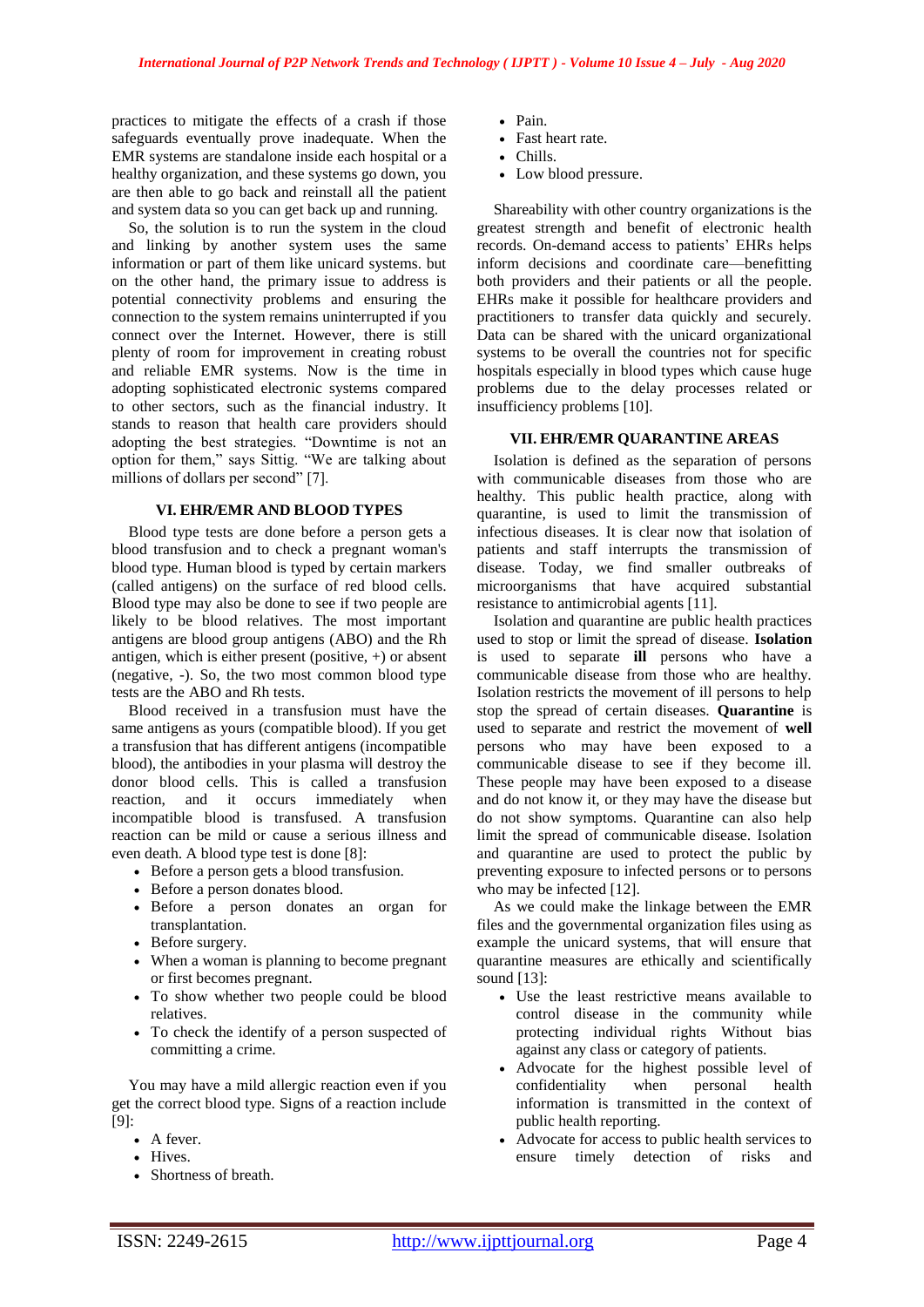implementation of public health interventions, including quarantine and isolation.

- Advocate for protective and preventive measures for physicians and others caring for patients with communicable disease.
- Develop educational materials and programs about quarantine and isolation as public health interventions for patients and the public.

#### **VIII. EHR\EMR AND MEDICAL CONVOYS**

The medical convoys are considered the gate of the university to the community and the surrounding environment; where there is an intellectual and scientific cohesion between them, the thing which promises prospective value. Acquainting the community with the role of the university to perform its mission in serving the community and developing the environment in its various fields. The community benefits from specialized academic competencies in all medical fields and solves the problems of the environment directly. Directing the applied scientific research to solve the problems of the society scientifically and realistically through experiments and actual practice.

The students in the final stages of the Bachelor's degree receive scientific training and academic studies application on campus and in the university laboratories which result in their interaction with the surrounding environment, remote communities of the homeland, rural areas and urban slums. Training the students, faculty members and their assistants to work as a team to cope with the international scientific progress that is common in other countries of the world. Forming an operating system that works in accordance with the systems, procedures and fixed rules of applied research groups who work on solving the problems of the community and interact with it, and also will be linked to the governmental organization systems like the unicard systems [14].

## **IX. EHR\EMR AND UNICARD SYSTEM LINKAGE**

Rationales were associated with work system components (persons, technology and tools, tasks, organization, and physical environment) of the Systems Engineering Initiative for Patient Safety (SEIPS) framework to reveal their source of origin as well as to determine the scope and the impact of each EHR workaround from a structure-process-outcome perspective.

The EHR\EMR is an integrated suite of health care software. Its applications support functions related to patient care and management, registration and scheduling, clinical systems for health care providers, ancillary laboratory, pharmacy and radiology systems, and a billing system. The following sections in the EHR\EMR linkage with unicard governmental systems address the data collection phases (I and II) and data analysis phases (III, IV, V, and VI) in greater detail as illustrated in Figure 3 [15].

|                     |                 |                                 |   |  | ÷ |  |  |
|---------------------|-----------------|---------------------------------|---|--|---|--|--|
|                     |                 |                                 |   |  |   |  |  |
|                     | <b>PITTINGS</b> | <b>TAX STEE</b><br>Intelligence |   |  |   |  |  |
| <b>The Contract</b> |                 |                                 |   |  |   |  |  |
|                     |                 |                                 | ٠ |  |   |  |  |
|                     |                 |                                 |   |  |   |  |  |

**Fig 3: Illustration of the 6 phases of linkage method**

#### *A. Clinical Governance Framework at a glance*

The Framework describes the requirement for people, systems, structures and processes that support the development of safe and high-quality products, services and infrastructure. It focusses on working together with co-production and user centered design approaches throughout the development lifecycle to deliver the organizations work with high standards of safety and quality. Key functional components of the Agency's Clinical Governance systems and processes are described within the framework, and required for its successful implementation. These include [16]:

- The Agency's Clinical Governance Principles
- Committee structures relating to quality and safety
- Policies and procedures relating to quality and safety
- Risk management processes to guide the development of products and services
- Incident management and external assurance processes
- Processes to support a culture of organizational safety
- Performance monitoring and reporting for the Agency relating to quality and safety

## *B. Clinical risks in Digital Health*

The Framework recognizes that while digital enablement provides the opportunity for significant safety benefits, the possibility exists for a number of unintended clinical risks to emerge. Some of these clinical risks are well understood and are inherited from paper-based healthcare records. Summarized below are the key clinical risks identified through prospective analysis of digital health products and infrastructure [16].

- **Misidentification** identity management errors in source systems and workflows that in turn lead to mismatches of individual health care identifiers (IHI) with clinical information. MHR design requires the IHI as the unique key for uploading information to the MHR system.
- **Loss of information** information may not be uploaded successfully on account of failing technical validations.
- **Incorrect information** the information uploaded to the digital health record from the source system may be incorrect or ambiguous.
- **Human error** clinical staff may use systems in good faith, however, inadvertently not detect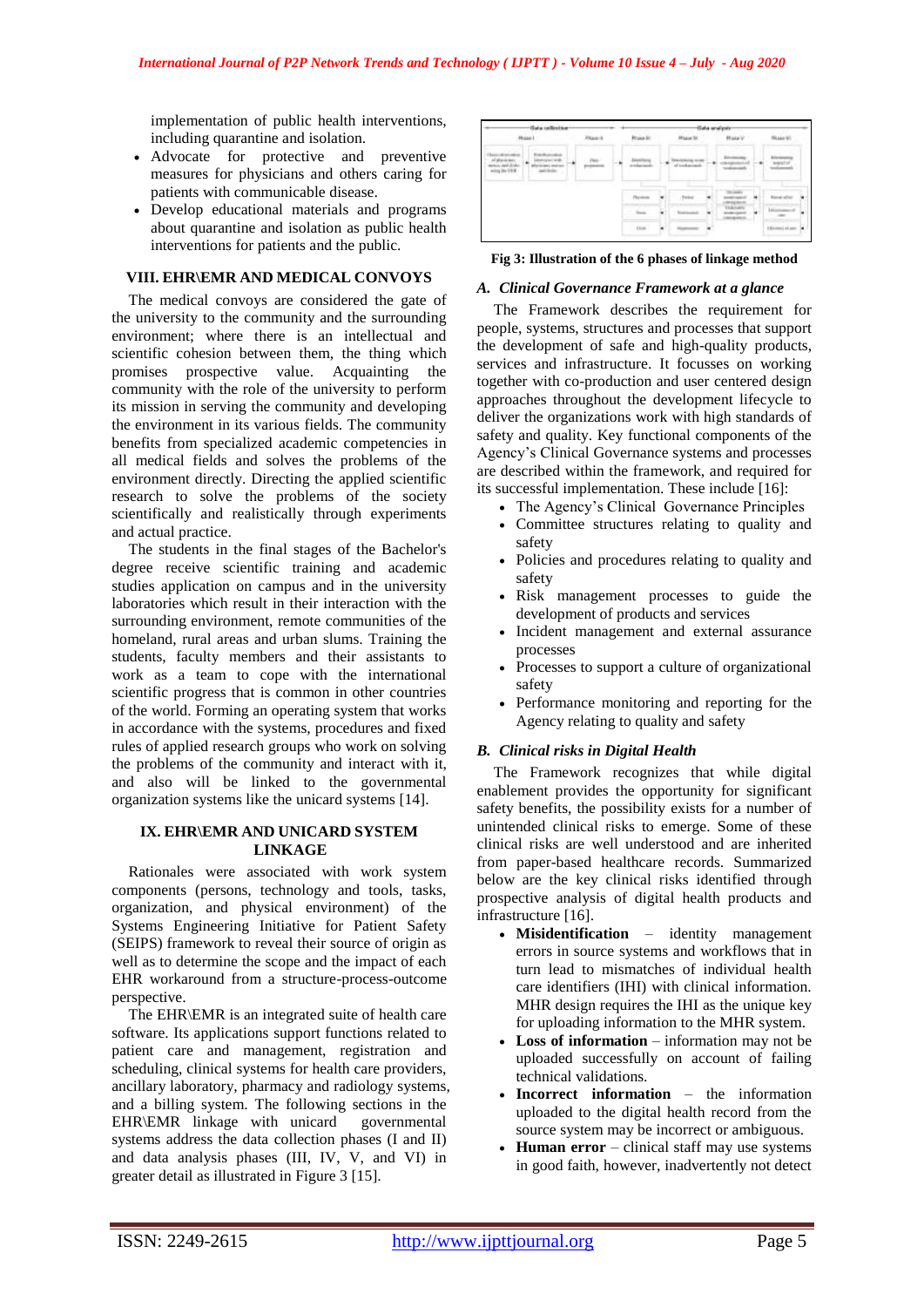that they are contributing to inaccuracies in clinical content.

 **Expired authentication certificates** – which prevents the uploading of clinical documents to a patient's MHR.

## **X. EHR\EMR AND AI**

Electronic health record systems for large, integrated healthcare delivery networks today are often viewed as monolithic, inflexible, difficult to use and costly to configure. They are almost always obtained from commercial vendors and require considerable time, money, and consulting assistance to implement, support and optimize. For improving this misalignment between systems and processes are limited is using AI to make existing EHR\EMR systems more flexible and intelligent. Some delivery networks, sometimes in collaboration with their EHR\EMR platform vendor, are making strides in this direction. AI capabilities for EHRs\EMRs are currently relatively narrow but we can expect them to rapidly improve. They include:

- Data extraction from free text
- Diagnostic and/or predictive algorithms
- Clinical documentation and data entry
- Clinical decision support

Amazon Web Services recently announced a [cloud-based service](https://www.computerworld.com/article/3324044/healthcare-it/amazon-launches-patient-data-mining-service-to-assist-docs.html) that uses AI to extract and index data from clinical notes. While AI is being applied in EHR\EMR systems principally to improve data discovery and extraction and personalize treatment recommendations, it has great potential to make EHRs\EMRs more user friendly. This is a critical goal, as EHRs\EMRs are complicated and hard to use and are often cited as contributing to clinician burnout. Today, customizing EHRs\EMRs to make them easier for clinicians is largely a manual process, and the systems' rigidity is a real obstacle to improvement. AI, and machine learning specifically, could help EHRs\EMRs continuously adapt to users' preferences, improving both clinical outcomes and clinicians' quality of life. However, all of these capabilities need to be tightly integrated with EHRs\EMRs to be effective. Most current AI options are "encapsulated" as standalone offerings and don't provide as much value as integrated ones, and require time-pressed physicians to learn how to use new interfaces. But mainstream EHR\EMR vendors are beginning to add AI capabilities to make their systems easier to use. Firms like Epic, Cerner, Allscripts, and Athena are adding capabilities like natural language processing, machine learning for clinical decision support, integration with telehealth technologies and automated imaging analysis. This will provide integrated interfaces, access to data held within the systems, and multiple other benefits though it will probably happen slowly.

Future EHRs\EMRs should also be developed with the integration of telehealth technologies in mind (as is the EHR\EMR at One Medical). As healthcare costs rise and new healthcare delivery methods are tested, home devices such as glucometers or blood pressure cuffs that automatically measure and send results from the patient's home to the EHR\EMR are gaining momentum. Some companies even have more advanced devices such as the smart t-shirts of [Hexoskin,](https://www.hexoskin.com/) which can measure several cardiovascular metrics and are being used in clinical studies and athome disease monitoring. Electronic patient reported outcomes and personal health records are also being leveraged more and more as providers emphasize the importance of patient centered care and self-disease management; all of these data sources are most useful when they can be integrated into the existing EHR\EMR [17].

The impact of AI-driven applications on health care is challenged with various limitations. Key issues around the safety of AI in health care and steps to extenuate the same are listed in Table 1. These issues are likely to arise at various stages of deployment of AI.

| Table 1. Safety Issues for Artificial Intelligence (AI) |  |
|---------------------------------------------------------|--|
| in Health Care                                          |  |

| <b>Safety Issue</b>     | <b>Elements of Hazard</b> | <b>Key Steps to Mitigation</b>             |
|-------------------------|---------------------------|--------------------------------------------|
| <b>Distributional</b>   | Out-of-sample             | Training of AI systems                     |
| shift                   | predictions               | with large and diverse data                |
|                         |                           | sets                                       |
| <b>Quality of data</b>  | Poor definition of        | Build more inclusive                       |
| sets                    | outcomes No               | training algorithms using                  |
|                         | representative data sets  | balanced data sets.                        |
|                         |                           | correctly labeled for                      |
|                         |                           | outcomes of interest                       |
| <b>Oblivious</b> impact | High rates of false-      | Include outliers in training               |
|                         | positive and false-       | data sets                                  |
|                         | negative outcomes         | Enable systems to adjust                   |
|                         |                           | for confidence levels                      |
|                         |                           | Sustained and repeated use                 |
|                         |                           | of AI algorithms<br>Transparent and easily |
|                         |                           | accessible AI algorithms                   |
| <b>Confidence of</b>    | Uncertainty of            | Sustained and repeated use                 |
| prediction              | predictions               | of AI algorithms                           |
|                         | Automation                | Transparent and easily                     |
|                         | complacency               | accessible AI algorithms                   |
| <b>Unexpected</b>       | Calibration drifts        | Design and train systems                   |
| <b>behaviors</b>        |                           | to learn and unlearn and                   |
|                         |                           | have more predictable                      |
|                         |                           | behavior                                   |
| Privacy and             | Identification of patient | Define layers of security                  |
| anonymity               | data                      | and rules for data privacy                 |
| <b>Ethics and</b>       | Poor ethical standards    | Anonymize data before                      |
| regulations             | and regulatory control    | sharing                                    |
|                         | for development and       |                                            |
|                         | deployment of AI          |                                            |

Whereas Table 1 provides some elements of hazards and mitigation strategies, Figure 4 shows the linkage of AI-based applications and safety issues. The following sections will discuss each safety issue further.



**Fig 4: Safety concerns at various stages of deployment of artificial intelligence (AI)**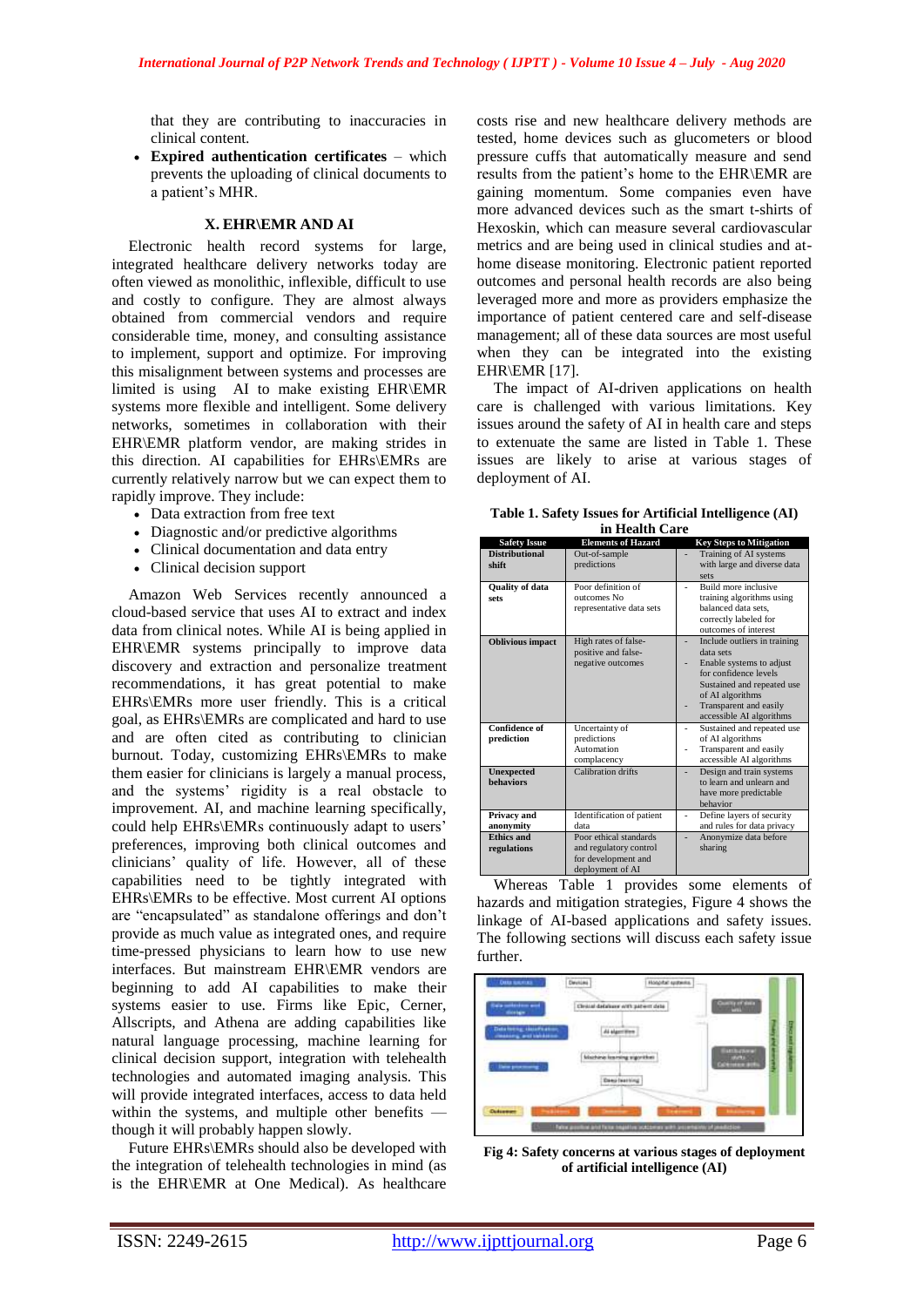Training is needed not only for AI-based systems but also for clinicians, who can be groomed as information specialists to further train and develop accurate and dependable AI solutions. AI-augmented clinicians should be more efficient and confident and not faced with the uncertainty of risks associated with technical advances in medicine. Physicians should understand, develop, adopt, and leverage AI to improve patient care [18].

#### **XI.LINKING THE EHR/EMR TO NATIONAL IDENTITY ID (UNICARD)**

## *A. Linkage Algorithms*

Data come in different shapes, sizes, and quality, creating scenarios that must be considered in building a linkage algorithm. For instance, demographic information often contains typographical and data entry errors, such as transposed Social Security Number (SSN) digits and misspellings. An individual's information sometimes changes over time, with life changes such as marriage or moving leading to changes in one's name or address. People sometimes deliberately report false information to defraud insurance providers or to avoid detection. Twins can have very similar information. Finally, the spouses and/or children of the family's primary health insurance subscriber sometimes use the primary subscriber's information. These idiosyncrasies are what make data linkage difficult, so the more work done upfront to clean and standardize the data, the better the chances of a successful linkage.

With this in mind, the first step after data delivery is to examine the nature of the data, paying particular attention to the way information is stored, the completeness of the identifying information, the extent to which information overlaps, and the presence of any idiosyncrasies in the data. By doing so, steps can be taken to clean and standardize the available information across data sources to minimize false matches attributable to typographical errors.

Many data manipulation techniques are available in commonly used software (e.g., SAS and Stata) to facilitate the data cleaning and standardization process. Using these techniques renders all linkage variables the same across data sources—that is, variables that will be compared are forced into the same case (e.g., all uppercase), the same format (e.g., 01SEP2013), the same content (e.g., stripped of all punctuation and digits), and the same length.

Additionally, identifiers can be parsed into separate pieces of information. For instance, full names can be parsed into first, middle, last, and maiden names; dates of birth can be parsed into month, day, and year of birth; and addresses can be parsed into street, city, State, and ZIP Code. Parsing identifiers into separate pieces where possible allows the researcher to maximize the amount of available information and give credit for partial agreement

when record pairs do not agree character for character. This is particularly important in accounting for changes across time, such as a name change after marriage or an address change after a move. In such cases, matching on the separate pieces allows for the possibility of partial credit that, when combined with other information, may provide sufficient evidence that the records being compared represent the same person.

Finally, it is important to consider informational overlap in the available linkage identifiers. As in statistical modeling, where two strongly correlated variables should not be included together in the model, variables with overlapping information should not be included in the same linkage algorithm. In such cases, assigning credit for matches on both variables (e.g., ZIP Code and county) is redundant, leading to an overestimate of the extent to which two records agree. Similarly, assigning separate penalties for nonmatches on overlapping variables (e.g., first name and first name initial) is redundant, leading to an overestimate of the extent to which two records disagree. In the case of overlapping variables, researchers can pick either one or take the most informative match; for example, if two records match on ZIP Code and county, then the match on ZIP Code is more informative.

There are two main types of linkage algorithms: deterministic and probabilistic. Choosing the best algorithm to use in a given situation depends on many interacting factors, such as time; resources; the research question; and the quantity and quality of the variables available to link, including the degree to which they individually and collectively are able to identify an individual uniquely. With this in mind, it is important that researchers be equipped with data linkage algorithms for varying scenarios. The key is to develop algorithms to extract and make use of enough meaningful information to make sound decisions.

- **Deterministic algorithms** determine whether record pairs agree or disagree on a given set of identifiers, where agreement on a given identifier is assessed as a discrete—"all-ornothing"—outcome. Match status can be assessed in a single step or in multiple steps. The deterministic approach ignores the fact that certain identifiers or certain values have more discriminatory power than others do.
- **Probabilistic strategies** have been developed to assess (1) the discriminatory power of each identifier and (2) the likelihood that two records are a true match based on whether they agree or disagree on the various identifiers.

Both deterministic procedures and probabilistic procedures should be considered iterative. After completing the initial linkage, a random sample of match decisions should be reviewed to ensure that the algorithm is performing as intended. If the review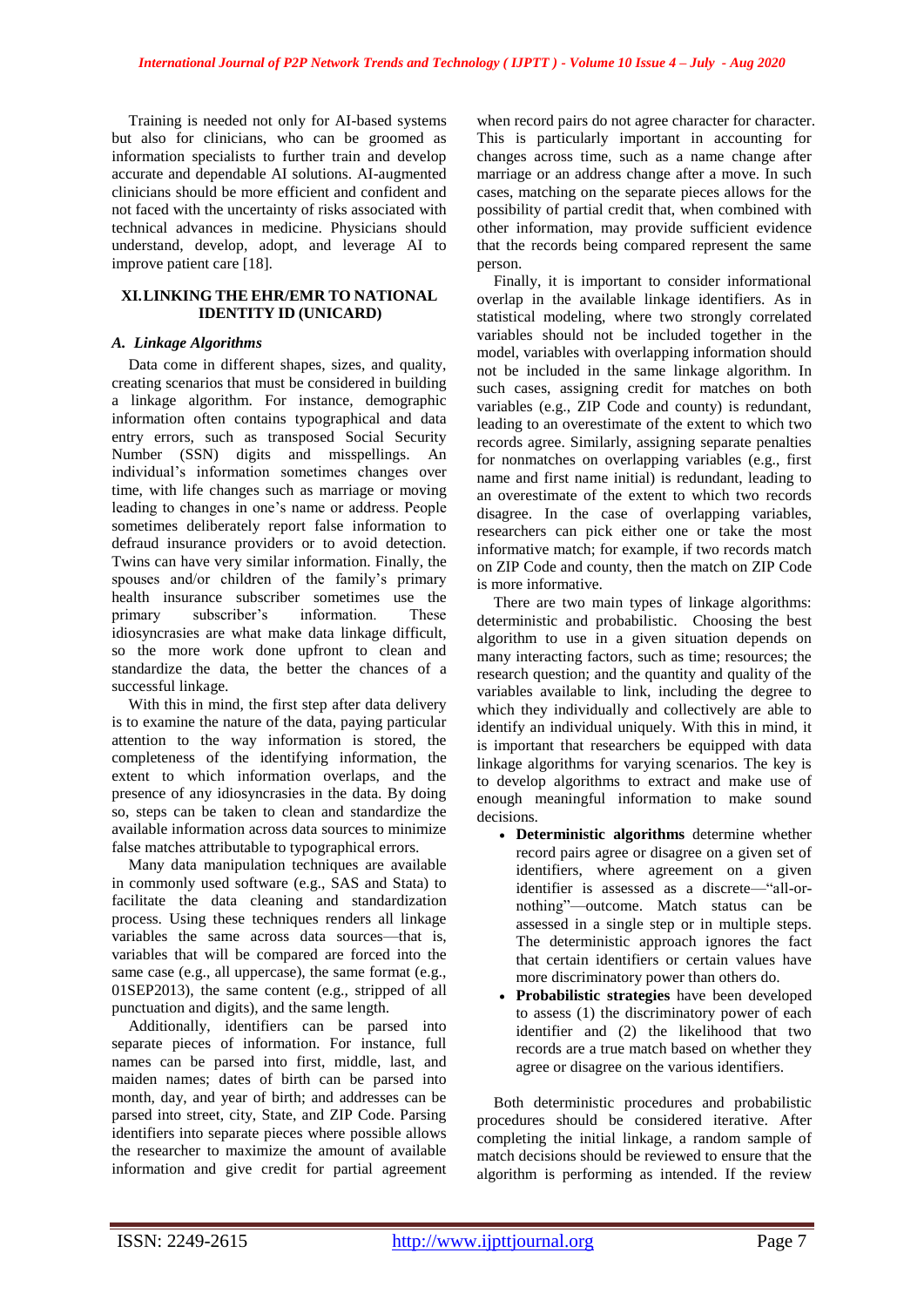process reveals opportunities for improvement, then the algorithm should be adjusted to account for the identified weaknesses. Once the linkage process is complete, the results should be compared to known metrics [20].

# *B. Unicard Linkage with EHR\MHR*

Electronic health care data are increasingly being generated and linked across multiple systems, including electronic and medical health records (EHRs\EMRs), patient registries, and claims databases. In general, every system assigns its own identifier to each patient whose data it maintains. This makes it difficult to track patients across multiple systems and identify duplicate patients when different systems are linked. Efforts to address this challenge are complicated by the need to protect patient privacy and security.

Patient identity management (PIM) has been defined as the "ability to ascertain a distinct, unique identity for an individual (a patient), as expressed by an identifier that is unique within the scope of the exchange network, given characteristics about that individual such as his or her name, date of birth, gender [etc.]."

The need for PIM strategies in the realm of health care data is rising, primarily because of the continued increase in the quantity and linkage of electronic health care data. The quantity of electronic health care data continues to grow. EHRs\EMRs are increasingly being used to generate electronic health care data.

As more electronic health care data are generated and linked together, PIM has become crucial in order to (1) enable health record document consumers to obtain trusted views of their patient subjects, (2) facilitate data linkage projects, (3) abide by the current regulations concerning patient information– related transparency, privacy, disclosure, handling, and documentation, and (4) make the most efficient use of limited health care resources by reducing redundant data collection.

The challenge of PIM is not a new one, and it has existed since health care information was first digitized. In general, PIM is conducted in one of two environments: either shared identifiers are present or they are absent. When shared identifiers exist, the main PIM strategy that has emerged is to assign a unique patient identifier (UPI) to each patient. In situations where shared identifiers do not exist, the most common PIM strategy is to use patientmatching algorithms to determine whether two sets of information belong to separate patients or the same patient.



#### **Fig 5: Basic process flow with patient identifier cross-referencing**

Recently, interest has increased in expanding the use of existing administrative identifiers (such as the Social Security number in the United States) to serve as UPIs in the health care arena. In 2009, the U.S.– based nonprofit Global Patient Identifiers proposed the Voluntary Universal Healthcare Identifier project, which aims to make unique health care identifiers available to any patient who uses the services of a regional health information organization or health information exchange (HIE). Any statistical matching approach is dependent on three factors [19]:

- **The quality of the data it is comparing:** Are the data entered correctly, without mistakes? Are the data complete, or is there a high level of missing data? The quality of data within a particular registry will always be a factor of the practices employed by that registry.
- **The comparability of the data it is comparing:** Are the data from the different sources collected in the same format and in the same way? There are a number of current initiatives to improve the standardization of data elements being used in patient registries, but the area with the most need for future work is the testing and standardization of the algorithms themselves.
- **The accuracy of the matching algorithm:** What is the likelihood of the algorithm returning a false positive match or missing true matches? While there has been some scientific research validating specific matching algorithms.

As an alternative to creating a health-specific functional identification system, some countries have instead opted to use existing foundational identification systems, such as population registers, unique identification numbers (UINs) or national ID (NID) cards, as the basis for patient identification, verification, and authentication. Leveraging a foundational system in this way may create additional benefits beyond those offered by a functional system. While some countries have opted to create standalone, functional identification systems for these purposes, others have instead chosen to integrate an existing foundational identification system—e.g., using national ID cards or unique ID numbers—into their healthcare systems. In addition to the general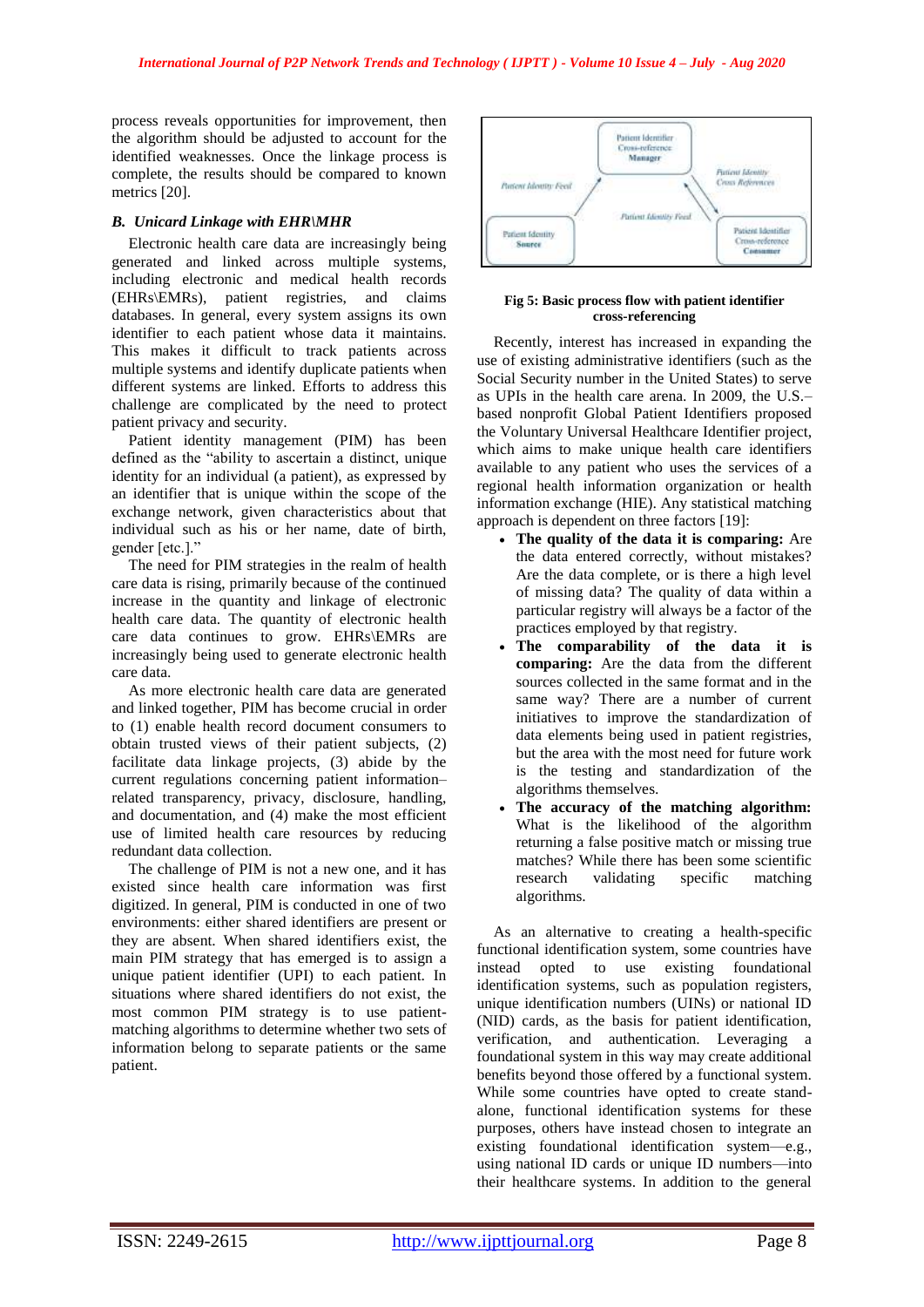benefits of digital patient identification, using a foundational identification system to underpin EHRs\EMRs, insurance benefits, and health data exchange offers three potential advantages over a typical, health-specific functional system [21]:

- Increased efficiency in the identity ecosystem
- Opportunities for interoperability
- Mutual reinforcement of identification systems

## **XII. AAA SECURITY**

The privacy of patients and the security of their information is the most imperative barrier to entry when considering the adoption of electronic health records in the healthcare industry. The most frequently mentioned security measures and techniques are categorized into three themes: administrative, physical, and technical safeguards. The sensitive nature of the information contained within electronic health records has prompted the need for advanced security techniques that are able to put these worries at ease. It is imperative for security techniques to cover the vast threats that are present across the three pillars of healthcare.

Health records (EHRs\EMRs) incorporate a vast amount of patient information and diagnostic data, most of which is considered protected health information. With the advancement of technology, the emergence of advanced cyber threats has escalated, which hinders the privacy and security of health information systems such as EHRs\EMRs. Privacy and Security concerns present the largest and most important barrier to adopting EHRs\EMRs. While there are numerous security techniques that could be implemented to prevent unauthorized access to electronic health records, it is difficult to say with confidence what techniques should and should not be used, depending on the size and scope of a healthcare organization. This manuscript identified firewall categories and cryptography methodologies, in addition to a handful of other security techniques. These methods proved to be the most promising and successful techniques for ensuring privacy and security of EHRs\EMRs, as well as the protected health information contained [22].

The administrator can take an access to a router or a device through console but it is very inconvenient if he is sitting far from the place of that device. Therefore, eventually he has to take remote access to that device. However, as the remote access will be available by using an IP address therefore it is possible that an unauthorized user can take access using that same IP address therefore for security measures, we have to put authentication. In addition, the packets exchange between the device should be encrypted so that any other person should not be able to capture that sensitive information. Therefore, a framework called AAA is used to provide that extra level of security. AAA is a standard based framework used to control who is permitted to use network resources (through authentication), what they are

authorized to do (through authorization) and capture the actions performed while accessing the network (through accounting) [23].

AAA security enables mobile and dynamic security. Without AAA security, a network must be statically configured in order to control access. IP addresses must be fixed, systems cannot move, and connectivity options must be well defined. The proliferation of mobile devices and the diverse network of consumers with their varied network access methods generates a great demand for AAA security. AAA security is designed to enable you to dynamically configure the type of authorization and authentication you want by creating a method list for specific services and interfaces. AAA security means increased flexibility and control over access configuration and scalability, access to standardized authentication methods such as RADIUS, TACACS+, and Kerberos, and use of multiple backup systems. The increase of security breaches such as identity theft, indicate that it is crucial to have sound practices in place for authenticating authorized users in order to mitigate network and software security threats [24].

# **XIII. ID CARDS AND COVID-19: WHAT YOU NEED TO KNOW**

United Nations launched the UN Legal Identity Agenda in June 2019 and it was officially endorsed in March 2020. It builds on the existing international methodological framework on civil registration and vital statistics and consists of a holistic approach to civil registration, vital statistics and identity management. The UN Legal Identity Task Force, cochaired by the UN Statistics Division/DESA, UNDP and UNICEF, and with UNECA and UNESCAP spearheading the implementation of UN LIA in their respective regions, is launching a short survey in order to assess the impact of the COVID-19 pandemic on the functioning of civil registration worldwide, provide an information regarding national solutions and a forum for exchange of experiences.

Based on the replies from the countries, recommendations for civil registration authorities are issued by the United Nations Legal Identity Agenda Task Force with the support of, and contributions by, UNECA, UNESCAP and SPC, to ensure operational continuity during COVID-19 and allow for the continued production of comprehensive vital statistics [26].

In many countries, digital ID system has enabled the remote application and processing of urgently needed national IDs despite the halting of physical credential issuance to abide by social distancing and isolation measures. "At the end of last year, Argentina was the first country in the world to offer its citizens, together with the physical ID, a true national identity credential within a mobile app, putting the Renaper institution at the forefront of innovation worldwide."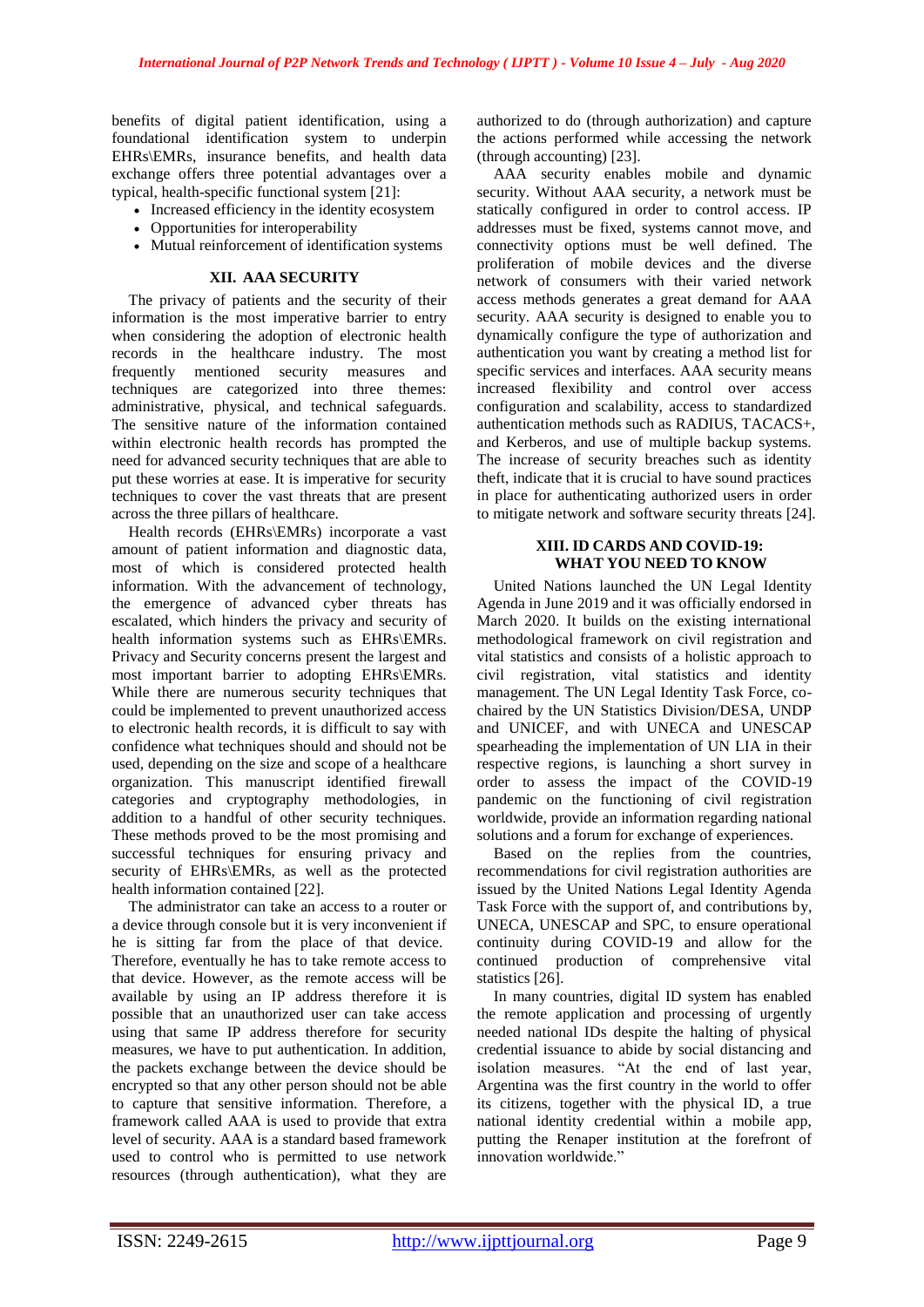Now the governments are moving a step forward by providing mobile ID's to their citizens while the Physical ID issuance has stopped during the global health crisis. Once again, a great example of how Governments and mobile IDs can help the world keep turning.

Last year Argentina provides its citizens with a national digital ID within a mobile app. A request for a mobile ID could be filed at an official office. Citizens would then receive an email code to activate the digital DNI (National Identity Document) [27].



**Fig6: Argentina enables remote digital ID processing for mobile during COVID-19 crisis**

#### **XIV.CONCLUSION**

Electronic Medical Records store and manage a huge amount of clinical data, new approaches are needed in order to achieve higher performance and to store this data efficiently than the current system that is utilizing the traditional relational databases [6]. Medical faults, human errors, and injured patients always existed and, unfortunately, most probably always will exist, but the recognition of this fact does not prevent the search for new methods and mechanisms aimed to combat and avoid them all. The EHR\EMR linkage with the unicard system intends precisely to achieve this goal offering a better design and performance, better training for the users, and providing a clear definition of protocols and guidelines to serve organize this effort [25].

The investment demands quantifying benefits to enable measurement, building trust for adoption of AI that enables value-based and patient-centric health care, building and enhancing technical skills, and organizing a system of governance. Data protection legislation should be formulated and strengthened for the collection and processing of data in clinical research. Quality standards for AI applications in medicine should be clearly defined to add value, accuracy, efficiency, and satisfaction to the healthcare system.

#### **ACKNOWLEDGMENT**

The authors would like to thank *October 6 University (O6U)*, *Egypt* and *Park University*, *USA* for their support to introduce this research paper in a suitable view and as a useful material for researchers. The authors also would like to thank their colleagues who provided insight and expertise that greatly assisted the research.

#### **REFERENCES**

- [1] Peter Garrett and Joshua Seidma, "*EMR vs EHR – What is the Difference?,*" The office of the National Coordinator for the Health Information Technology, [Health IT Buzz,](https://www.healthit.gov/buzz-blog)  [Electronic Health & Medical Records,](https://www.healthit.gov/buzz-blog/category/electronic-health-and-medical-records) USA.gov, January 4, 2011. [Online] Available: https://www.healthit.gov/buzzblog/electronic-health-and-medical-records/emr-vs-ehrdifference
- [2] USF Health online, "Differences Between EHR and EMR." [Online]

Available:https://www.usfhealthonline.com/resources/keyconcepts/ehr-vs-emr/

[3] Awatef Hassan kassem, and Gamal Helmy, "Medical Records," Mansoura University, 2019, Egypt. [Online] Available: http://www.mohp.gov.eg/theducation/Second-Fany-Tsgeeltbeey/%D8%A7%D9%84%D8%B3%D8%AC%D9 %84%D8%A7%D8%AA%20%D8%A7%D9%84%D8%B7

%D8%A8%D9%8A%D8%A9.pdf [4] "*Medical Record Manual .A Guide For developing* 

- *Countries*". World Health Organization 2006. [Online] Available: https://apps.who.int/iris/handle/10665/208125
- InTouch Technologies, Inc., "The Virtual Care And EHR *Marriage,*" Teladoc Health. [Online] Available: https://intouchhealth.com/the-virtual-care-ehrmarriage/?gclid=Cj0KCQiAvJXxBRCeARIsAMSkApqTkT Ks36zonop1oZt9wNyRWsa4t\_5fB2conx2BJUmi-3zZXqbjozgaAsSPEALw\_wcB
- [6] Elsevier B.V. "*Electronic Patient Record*," Science Direct, [Supportive Oncology, 2011.](https://www.sciencedirect.com/science/article/pii/B978143771015100031X) [Online] Available: https://www.sciencedirect.com/topics/medicine-anddentistry/electronic-patient-record
- [7] [Roger Collier,](https://www.ncbi.nlm.nih.gov/pubmed/?term=Collier%20R%5BAuthor%5D&cauthor=true&cauthor_uid=24664654) "*Electronic medical records: preparing for the inevitable crash*," National Institute of Health, [National](https://www.ncbi.nlm.nih.gov/)  [Center for Biotechnology Information,](https://www.ncbi.nlm.nih.gov/) PMC, [U.S. National](https://www.nlm.nih.gov/)  [Library of Medicine,](https://www.nlm.nih.gov/) USA, April 15 2014. Doi: 10.1503/cmaj.109-4719. Available:https://www.ncbi.nlm.nih.gov/pmc/articles/PMC 3986310/
- [8] [Healthwise Staff,](https://www.medicalrecords.com/support-abouthw/en-us#content-team) "Blood Type Test," National Center for Medical Records, March 28, 2019. [Online] Available: https://www.medicalrecords.com/health-a-to-z/blood-typetest-medicaltest
- [9] [Healthwise Staff,](https://www.medicalrecords.com/support-abouthw/en-us#content-team) "Blood Transfusion," National Center for Medical Records, March 28, 2019. [Online] Available:https://www.medicalrecords.com/health-a-toz/blood-transfusion-special
- [10] Experity Health, "EMR vs EHR: Understanding Electronic Health and Medical Records," USA, 2019. [Online] Available: https://www.experityhealth.com/resources/emrvs-ehr-understanding-electronic-health-and-medicalrecords/
- [11] [Robert G Sawyer,](https://www.researchgate.net/profile/Robert_Sawyer2) "Quarantine, Isolation, and Cohorting: From Cholera to Klebsiella," April 2012. DOI:<br>10.1089/sur 2011.067.[Online] Available: [10.1089/sur.2011.067.\[](https://www.researchgate.net/deref/http%3A%2F%2Fdx.doi.org%2F10.1089%2Fsur.2011.067)Online] https://www.researchgate.net/publication/223984547\_Quara ntine\_Isolation\_and\_Cohorting\_From\_Cholera\_to\_Klebsiel la
- [12] U.S. Department of Health & Human Services. "What is the difference between isolation and quarantine? ," [HHS.gov,](https://www.hhs.gov/)  USA, December 2019. [Online] Available: https://www.hhs.gov/answers/public-health-andsafety/what-is-the-difference-between-isolation-andquarantine/index.html
- [13] American Medical Association (AMA), "Ethical Use of Quarantine & Isolation," January 2020. [Online] Available: https://www.ama-assn.org/delivering-care/ethics/ethicaluse-quarantine-isolation
- [14] Community Service and Environment Development Affairs Sector, "*[Medical, Veterinary and Instructive Convoys](http://env.mans.edu.eg/en/activities-research-en/medical-convoys-en/about-medical-convoys-en)*," 06